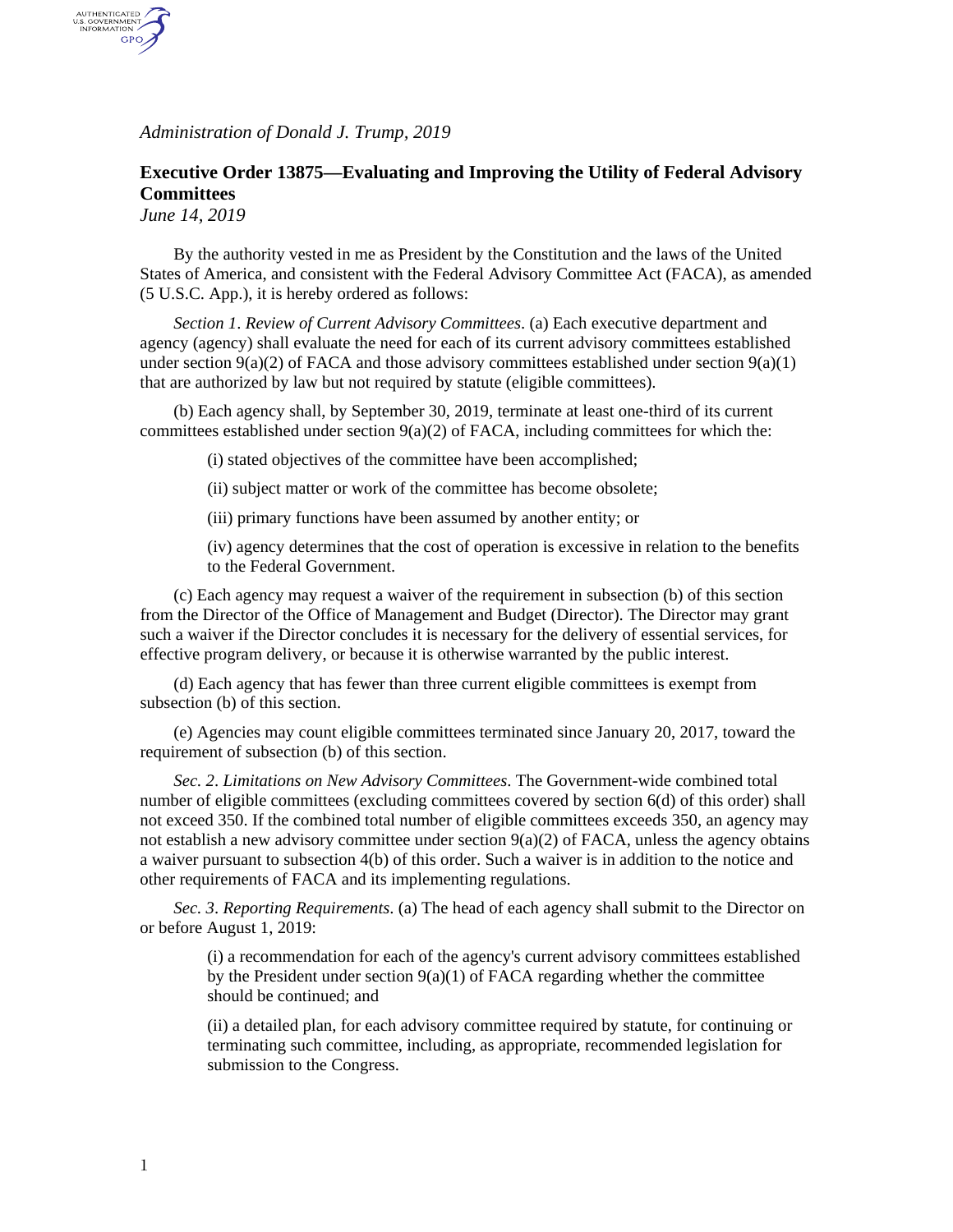(b) The Administrator of General Services (Administrator) shall submit to the Director such justifications and recommendations required by subsection (a) of this section for independent Presidential advisory committees, as defined by 41 CFR 102–3.25.

*Sec. 4*. *Office of Management and Budget Role*. (a) The Director, in coordination with the Administrator, shall issue instructions regarding the implementation of this order, including how to calculate the number of eligible committees to eliminate in each agency and how to comply with applicable law.

(b) The Director may, with the concurrence of the Administrator, grant an agency a waiver of the requirements of section 2 of this order if the Director concludes that such waiver is necessary for the delivery of essential services, for effective program delivery, or because it is otherwise warranted by the public interest.

(c) By September 1, 2019, the Director shall make appropriate recommendations to the President about terminating committees established by the President under section  $9(a)(1)$  of FACA. The Director shall also include in the President's FY 2021 budget submission to the Congress a detailed plan for terminating such committees required by statute whose continued operations no longer serve the public interest, including with respect to the criteria set forth in subsection 1(b) of this order.

*Sec. 5*. *Exemption for Merit Review Panels*. (a) The requirements of sections 1, 2, and 3 of this order do not apply to a merit review panel or advisory committee whose primary purpose is to provide scientific expertise to support agencies making decisions related to the safety or efficacy of products to be marketed to American consumers.

(b) A merit review panel, for purposes of this order, is any collegial body whose approval is necessary to fund an extramural research procurement contract, grant, or cooperative agreement (including second level peer review), such as those at the National Institutes of Health.

*Sec. 6*. *General Provisions*. (a) This order shall be implemented consistent with applicable law and subject to the availability of appropriations.

(b) Nothing in this order shall be construed to impair or otherwise affect:

(i) the authority granted by law to an executive department or agency, or the head thereof; or

(ii) the functions of the Director relating to budgetary, administrative, or legislative proposals.

(c) This order is not intended to, and does not, create any right or benefit, substantive or procedural, enforceable at law or in equity by any party against the United States, its departments, agencies, or entities, its officers, employees, or agents, or any other person.

(d) The provisions of this order do not apply to any independent regulatory agency, as that term is defined in section 3502(5) of title 44, United States Code.

## DONALD J. TRUMP

The White House, June 14, 2019.

[Filed with the Office of the Federal Register, 11:15 a.m., June 18, 2019]

NOTE: This Executive order was published in the *Federal Register* on June 19.

*Categories:* Executive Orders : Federal Advisory Committees, improvement efforts*.*